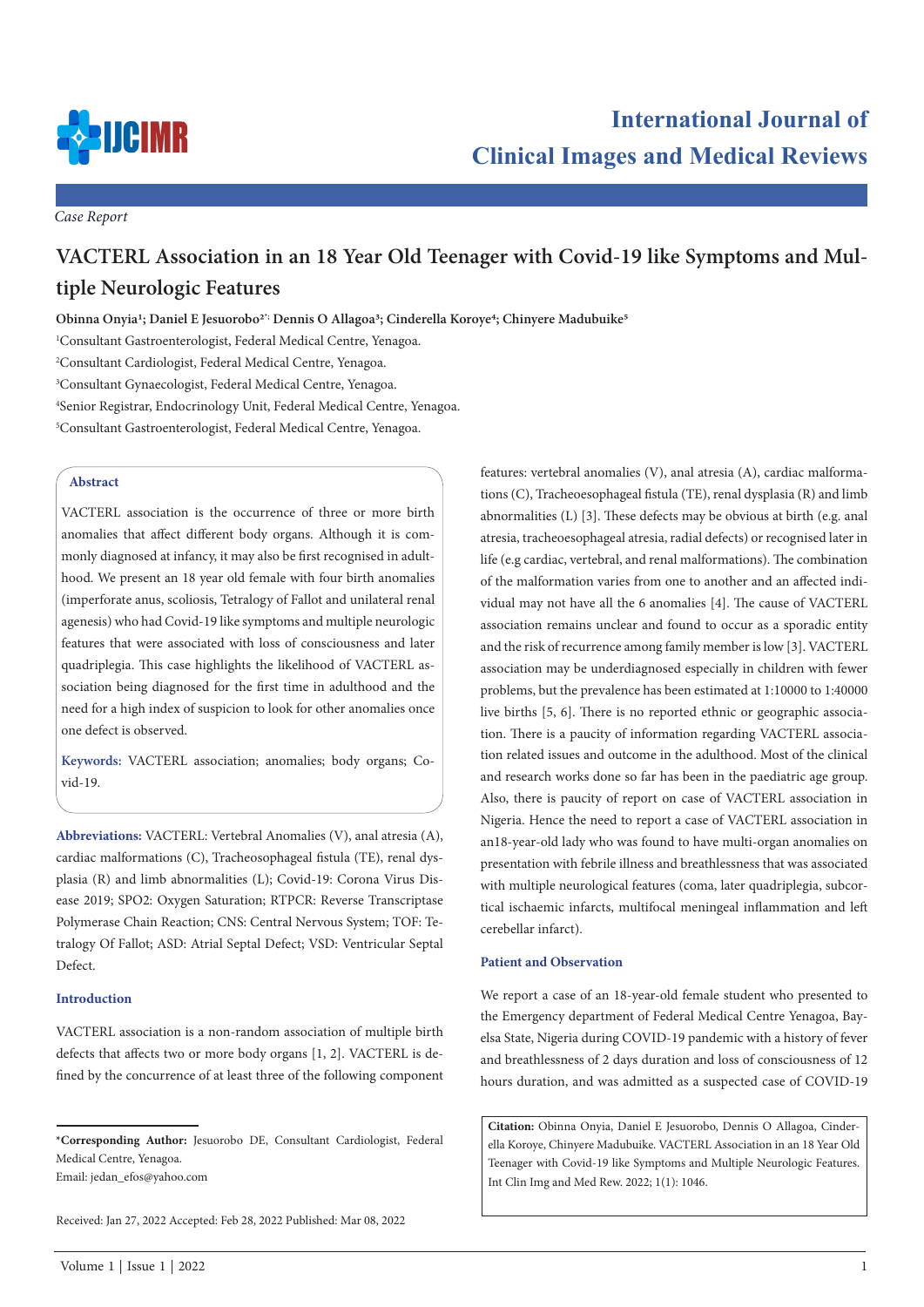pneumonia. The fever was high grade, intermittent, relieved by analgesics and tepid sponging. She did not have headaches, neck pain, stiffness, photophobia, vomiting or seizure, and no history of trauma to the head, cough, orthopnea, paroxysmal nocturnal dyspnea or hemoptysis. There was however a history of episodes of effort intolerance which occurred quite often over the past 4 years. No symptom suggestive of urinary tract infection.

She had a corrective surgery for imperforate anus as an infant and was noticed to have lateral curvature of the spine since the age of 2. She attained menarche at 16 years. She is the 4th Child of a family of 7 and no family member with any form of congenital anomaly. On Examination, she was in respiratory distress with respiratory rate of 60cpm, Sp02 of 43%, axillary temperature of 38◦C, pale, anicteric, dehydrated, and no dependent edema. She was comatose with Glasgow Coma score of 3, no obvious cranial nerve deficit and the pupils were equal and reacted to light sluggishly. There was no sign of meningeal irritation. The tone was normal across all joints. She had transmitted breath sound in all lung fields. Her blood pressure was 90/70mmHg with pulse rate of 150 beats per minute. The first and second heart sounds were present with a precordial pan-systolic murmur loudest at the left parasternal edge and an ejection systolic murmur over the pulmonary area.



Figure 1: CXR film that equally shows scoliosis of the thoracic vertebrae.



Figure 2: Echo image showing the ventricular septal defect (VSD).



Figure 3: Echo showing the ventricular septal defect (VSD) and overriding aorta.

Investigation results included a full blood count which revealed a hemoglobin of 7.4g/dl, white cell count of 22,200 cells per cubic millimeter and predominantly neutrophilia (83%). The erythrocyte sedimentation rate was 40. The blood film revealed hypochromasia, anisocytosis, neutrophil band forms and neutrophilic leukocytosis. The electrolytes at presentation revealed bicarbonate (19mmol/l), Urea (19.6mmol/l), and Creatinine (202µmol/l), while the other parameters were within normal values. A repeat of the electrolytes a week later showed normal values. COVID-19 RTPCR test was negative and Chest radiograph revealed marked scoliosis of the thoracolumbar spines with crowded right posterior ribs (**Figure 1**). Echocardiography revealed normal left ventricular geometry, normal left ventricular systolic function (EF is 58%), normal left ventricular diastolic function, membranous ventricular septal defects, overriding aorta with moderate aortic regurgitation, increased pulmonary flow gradient (pulmonary stenosis) and moderate tricuspid regurgitation with no vegetation noted (**Figures 2**&**3**). Abdominal ultrasound revealed absent right kidney and obstructive uropathy of the left kidney. Her brain MRI showed subcortical ischemic infarcts, multifocal meningeal inflammation and left cerebellar ischemic infarct (**Figure 4**&**5**).



Figure 4: FLAIR image showing multiple hyper-intense lesions in the subcortical white matter with enhanced meninges.



Figure 5: T2 image showing multiple hyper-intense lesions in the subcortical white matter with enhanced meninges.

A diagnosis of VACTERL association with septicemia and a possible septic embolic phenomenon was made. She received high flow intranasal oxygen and was transfused with three units of packed cells. Parenteral antibiotics (Vancomycin 1g 12 hourly, ceftriaxone/sulbactam 3g 12hourly, Ampicillin 2g 6 hourly, Metronidazole 500mg 8 hourly) were administered as well as injection dexamethasone 8mg 8hourly and subcutaneous enoxaparin 40mg 12 hourly. She regained full consciousness 2 weeks into admission, but was noticed to be quadriplegic. Physiotherapy was commenced, and she has made a significant recovery of the motor function of her limbs.

#### **Discussion**

The patient presented in this paper had four congenital anomalies, including imperforate anus, tetralogy of Fallot (TOF), unilateral renal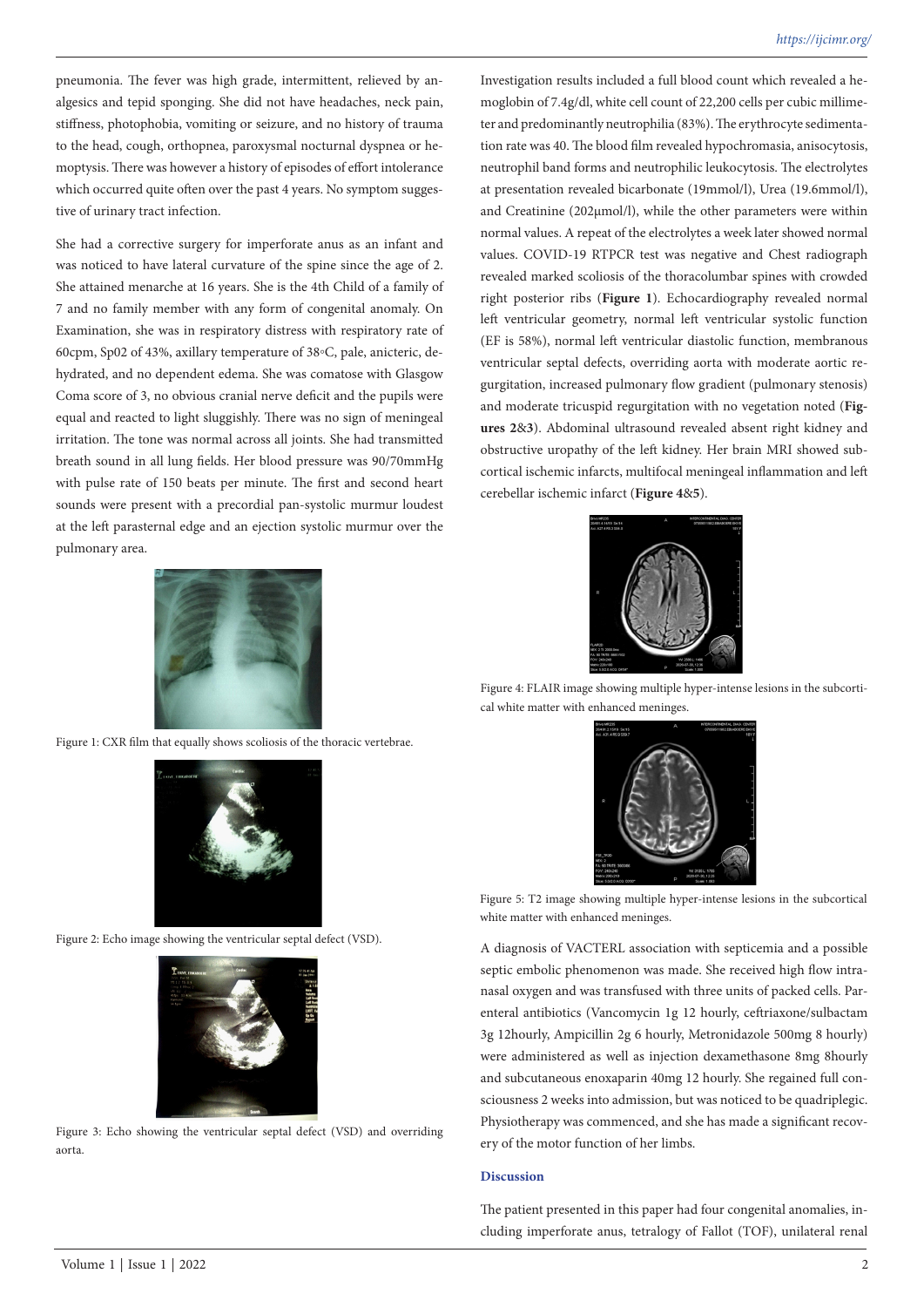agenesis, and scoliosis. On presentation, she had features suggestive of CNS infection, which responded to a cocktail of antibiotics that covered methicillin resistant staphylococcus aureus (vancomycin,), ampicillin, and cephalosporin and after regaining of consciousness, was found to have quadriplegia. Hence, we think this is a case of VAC-TERL association that is complicated by septic embolic phenomenon. The combination of the anomalies varies from one affected individual to another, less than 1% of VACTERL associated patients have all the six anomalies [4]. Vertebral anomaly is the most common defect observed among VACTERL associations and has been reported in approximately 60 to 95% of the cases [2, 5]. Scoliosis may be one of the first clinical signs of vertebral anomaly in a suspected case of VAC-TERL association [7] as seen with our reported case.

Tracheoesophageal or anal defects are usually noted at birth with subsequent surgery intervention in the first days of life, while other malformations are most times seen later in life as an incidental finding [6]. As in this case, she was found to have imperforate anus at birth, which was surgically corrected at infant, scoliosis was observed at the age of 2, while the cardiac defects and unilateral renal agenesis are recent findings in the course of this recent hospital admission. Both tracheaesophageal and anal anomalies have been observed in 62% of cases of VACTERL association [8]. Seventy five percent of these conditions have been reported with cardiac defects and the commonly observed was VSD, ASD, TOF and less common defects are truncus arteriosus, transposition of the great arteries [9, 10]. Our patient has tetralogy of Fallot with moderate aortic and tricuspid regurgitation with a tight stenotic lesion across the pulmonary valve.

Cunningham et al [11] observed that 69% of 48 cases of VACTERL association they studied had a clinical manifestation affecting the renal system. The common renal manifestation was vesico-urethral reflux (27%) followed by unilateral renal agenesis (24%) and then dysplastic multicystic kidneys or duplicated collecting system (18% for each), it was also observed that 88% of patients with structural renal anomaly had an associated anorectal malformation [11]. The index case had right kidney agenesis that was associated with anal imperforation. Occasionally, additional medical emergencies are reported with VAC-TERL association. Hong and colleague reported a case of Moya Moya disease in a patient with VACTERL who developed seizure at age of [11, 12]. The index case presented with coma, fever, quadriplegia and brain imaging suggestive of brain infarction with meningeal inflammation at the age of 18. Based on the findings on brain imaging and clinical presentation of this patient we can postulate that the presence of cardiac defects seen in VACTERL association may put the patient at risk of septic phenomenon and recurrent lacunar infarct. This may be further explained by the association between reno-vascular and cardiac disease with systemic vasculopathy [12]. Solomon also reported VACTERL association in individuals with facial dysmorphism, pyloric stenosis and hypermobility [13]. Damian et al [14] in 1996 reported a case of VACTERL who had an NP 3243A>G mitochondrial DNA mutation who presented with mitochondrial encephalopathy, lactic acidosis and stroke. Though our patient had quadriplegia and cerebral infarct on brain MRI, we were unable to further investigate her for mitochondrial DNA mutation.

## **Conclusion**

VACTERL association though a rare condition, its true frequency may be difficult to determine as many cases present with one or two anomalies at neonatal period while the other medically significant associated malformations are only noticed incidentally in adulthood. VACTERL association can present with medical complications like brain infarction and septic embolism.It is important to note that in this COVID-19 era, not all patients presenting with COVID-19 like symptoms have COVID-19.

## **Recommendation**

Once one congenital anomaly is observed at birth, other associated anomalies must be evaluated for, as late diagnosis may result in challenges in management which may lead to poorer outcomes later in life.

#### **References**

1. Quan L, Smith DW. The VATER association vertebral defects, anal atresia, T-E fistula with esophageal atresia, Radial and Renal dysplasia: a spectrum of associated defects. J Pediatr. 1973; 82:104-7.

2. Laurence EW, Gail HV and David DW. Distal 13q deletion syndrome and the VACTERL Association case report, literature review and possible implication. American Journal of Medical Genetics. 2001; 98:137-144.

3. Hilger A, Charlotte S, Markus D, Sadaf SM, Gabriel D, Enrika B et al. Familial occurrence of the VATER/VACTERL association. PediatrSurg Int. 2012; 28(7):725-9.

4. Khoury MJ, Cordero JF, Grenberg F, James LM, Erickson JD. A population study of the VACTERL association: evidence for its etiologic heterogencity. Pediatrics. 1983; 71:815-20.

5. Yixin Chen, Zhenlei Liu, Jia Chen, YuzhiZuo, Sen Liu, Weisheng Chen et al. The genetic landscape and clinical implication of vertebral anomalies in VACTERL association.

6. De Jong EM, Felix JF, Deurloo JA, van Dooren MF, Aronson DC, Torfs CP et al. Non-VACTERL-type anomalies are frequent in patients with esophageal atresia/trachea-esophageal fistula with full or partial VACTERL association. Birth Defects Res A. 2008; 82:92-97.

7. Raam MS, Pineda-Alvarez DE, Hadley DW, Solomon BD. Longterm outcomes of adults with features of VACTERL association. Eur J Med Genet. 2011; 54:34-41.

8. Romy van de putte, Iris A.L. M.vanRooij, Jorieke E.H. Spectrum of congenital anomalies among VACTERL cases: a EUROCAT population based study. Pedia Res. 2020; 87:541-549.

9. Botto LD, Khoury MJ, Mastroiacovo P, Castilla EE, Moore CA, Skjaerven R et al. The spectrum of congenital anomalies of the VATER association: an international study. Am J Med Genet A. 1997; 71:8-15.

10. Solomon BD, Pineda-Alvarez DE, Raam MS, Bous SM, Keaton AA, Velez JI et al. Analysis of component findings in 79 patients diagnosed with VACTERL association. Am J Med Genet A. 2010; 152:2236-2244.